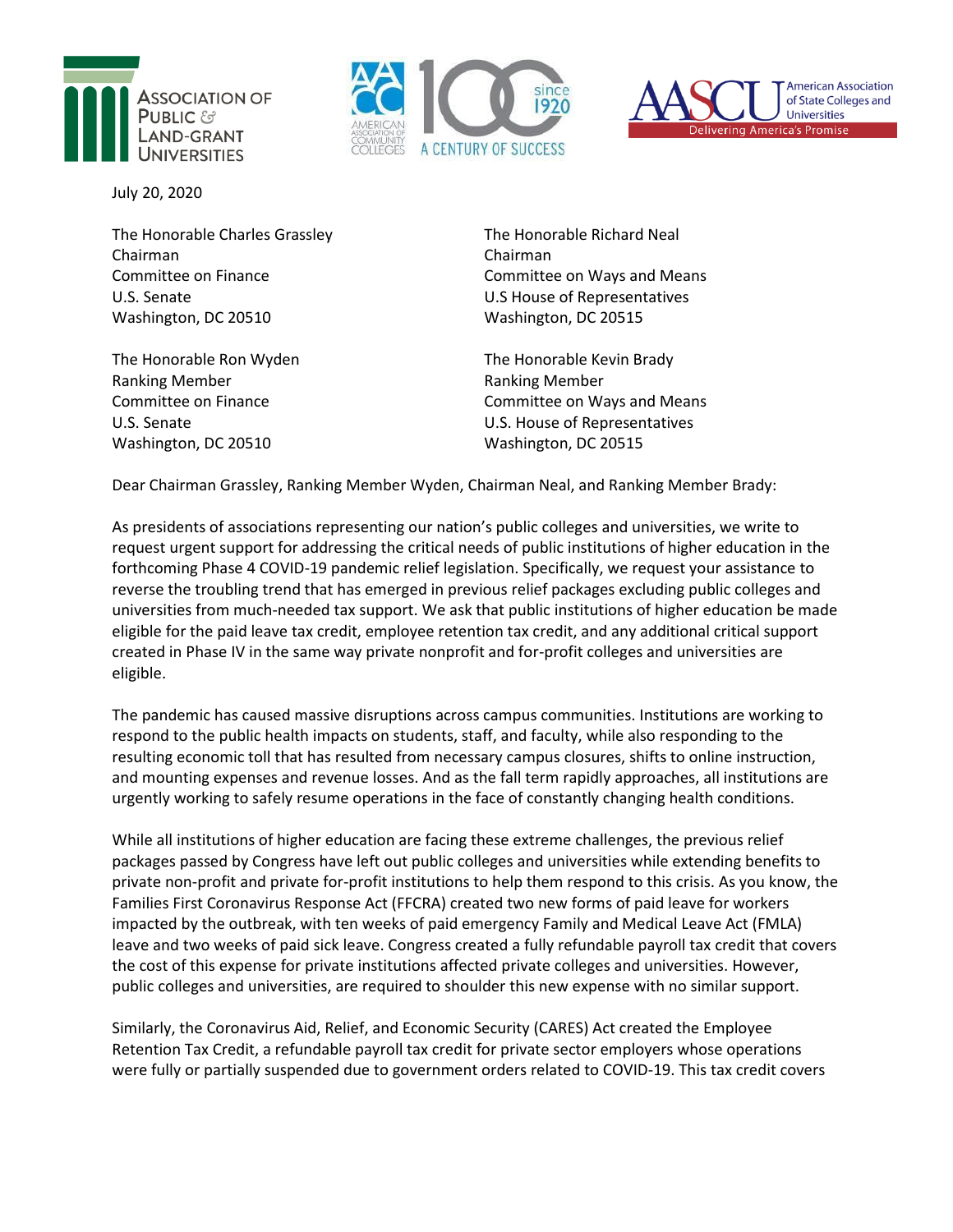up to 50 percent of \$10,000 in the wages paid to each employee. As with the paid leave tax credit, public colleges and universities are similarly excluded.

Public colleges and universities directly employ 2.3 million faculty and staff and educate and prepare 19.4 million students for the future workforce. College campuses have enormous indirect impacts on local economies as well, supporting an array of employers that do a significant amount of work with their universities and providing steady demand for local restaurants, retailers, and other businesses. The contributions of public higher education to the overall economy are in jeopardy as colleges and universities confront the fallout from COVID-19.

While public colleges and universities receive additional financial support from states, they are unique from most state entities in how relatively little of their overall funding support comes from the state. Currently, public institutions receive just 16 percent of their total revenue from the state overall, with some states providing substantially less support than others. Further, in times of economic downturn public higher education funding is often disproportionately targeted in state budget cuts. In response to the COVID-19 crisis, states have already begun to implement massive cuts to higher education appropriations.

As Congress considers Phase IV emergency relief over the next weeks, we are concerned that public institutions of higher education may continue to receive different treatment. In addition to the disparities introduced by provisions in FFCRA and the CARES Act, some new tax bills that have been proposed to help Americans return safely to a health workplace continue to exclude public colleges and universities. Public colleges and universities are also actively preparing to safely reopen this fall, and [projected costs](https://www.aplu.org/members/councils/governmental-affairs/CGA-library/letter-to-senate-help-on-campus-reopening-costs/file) for reopening total more than \$74 billion across higher education.

We urgently request that in addition to addressing the disparate treatment of public universities in the tax provisions with FFCRA and the CARES Act, that new benefits to support employers with safely reopening are equally available to public colleges and universities. All of higher education is confronting the fallout from COVID-19, and all sectors of higher education are deserving of federal support to help address these costs.

Thank you,

Petimother

Peter McPherson President Association of Public and Landgrant Universities

Att S. Pamphus

Walter G. Bumphus, Ph.D. President and CEO American Association of Community Colleges

Mucared García

Mildred García, Ed.D. President American Association of State Colleges and Universities

Cc:

The Honorable Mitch McConnell Majority Leader United States Senate Washington, DC 20510

The Honorable Nancy Pelosi Speaker U.S. House of Representatives Washington, DC 20515